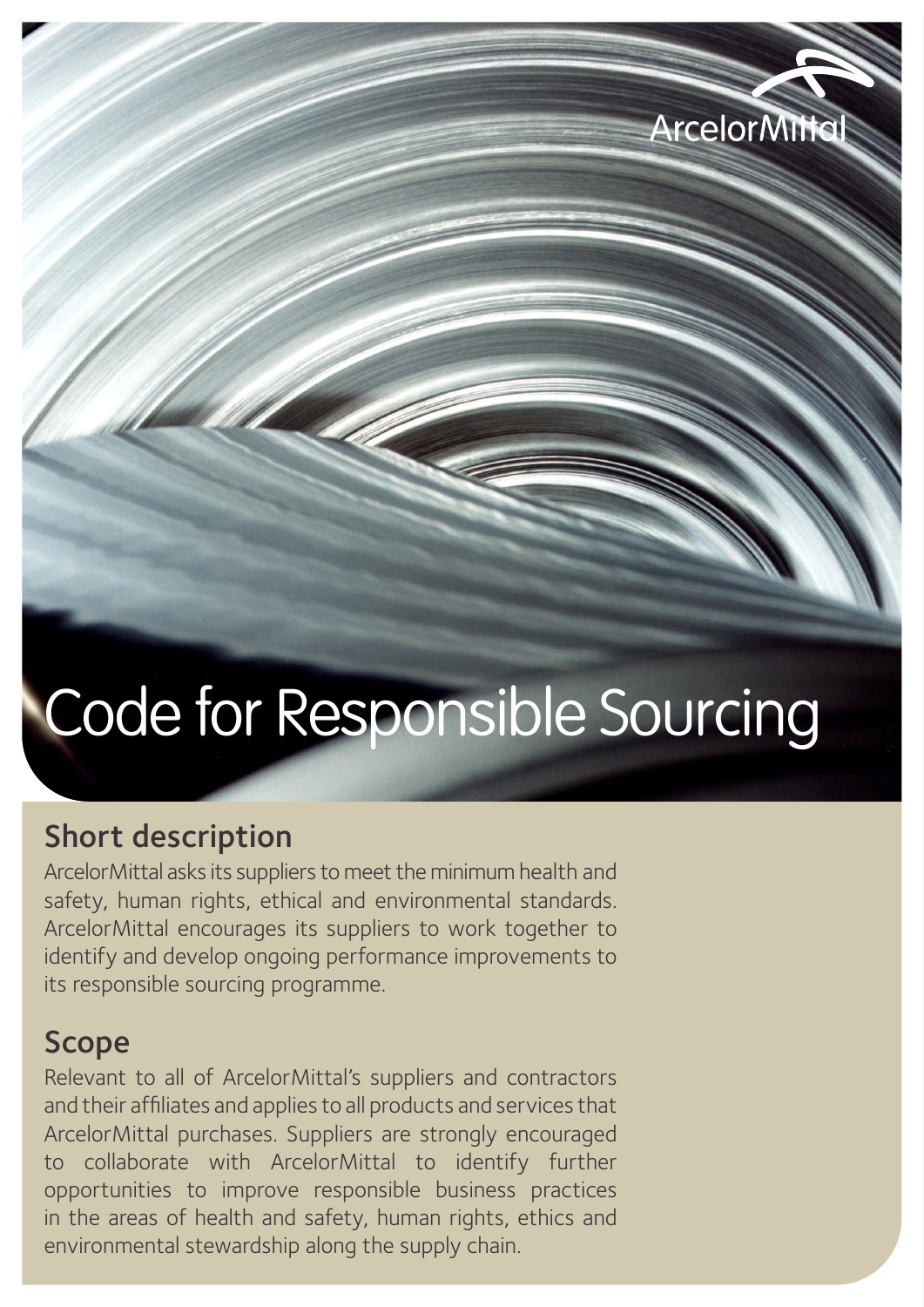# Code for Responsible Sourcing



#### 1. Our mission

ArcelorMittal is committed to the production of Safe Sustainable Steel. In support of this goal, we will work with our suppliers to:

- Operate a lean supply chain that supports our corporate responsibility policies.
- Develop sourcing solutions in line with customer, regulatory and wider stakeholder needs and expectations.
- Create long-term value and reduce risk for our business, our suppliers and our stakeholders.

We will achieve these objectives by setting responsible sourcing standards, by collaborating, innovating and embedding responsible sourcing into our business processes.

#### 2. Introduction

ArcelorMittal's Code for Responsible Sourcing ("Code") communicates how we will work with our suppliers, and asks them to meet the minimum health and safety, human rights, ethical and environmental standards set out below. We encourage our suppliers to work with us to identify and develop ongoing performance improvements to our responsible sourcing programme. We hope that this Code will promote sustainable business practices by our suppliers.

ArcelorMittal defines its supply chain as the goods and services purchased for, and utilised in, its operations. This includes primary input materials such as iron ore, solid fuels, metallics, alloys, base metals, energy as well as construction, capex, industrial and professional services and products, shipping and logistics. Responsible Sourcing is a key principle in ArcelorMittal's procurement approach, and is given systematic consideration alongside factors such as price and quality.

#### 3. Scope

This Code applies to all of ArcelorMittal's suppliers and contractors and their affiliates and applies to all products and services that ArcelorMittal purchases. We strongly encourage our suppliers to promote the requirements of this Code within their own supply chain, and will give recognition to suppliers who do this.

#### 4. Our commitment to suppliers

To implement the Code, ArcelorMittal will:

- Collaborate: Work with suppliers to improve social (including health and safety and human rights), environmental and ethical standards. This may include joint assessments, such as site visits, to evaluate performance against the Code.
- Support: Assist suppliers to identify activities that fall below the requirements of the Code and work towards achieving improved conditions in a timely manner.
- Prioritise: Focus attention on those parts of the supply chain where the risk of not meeting the requirements of the Code is highest and where the maximum improvement can be made.
- Respect: Conduct our business with suppliers in a fair, objective, transparent and professional manner. This includes treating suppliers' employees working at our premises with the same workplace practices as our own staff.
- Promote: Act as an advocate for responsible supply chain practices within our industry.
- Communicate and train: Ensure that all our employees are aware of the Code, and that those responsible for purchasing are appropriately trained.
- Improve: Regularly review our programme and practices to ensure they contribute to our responsible sourcing vision.